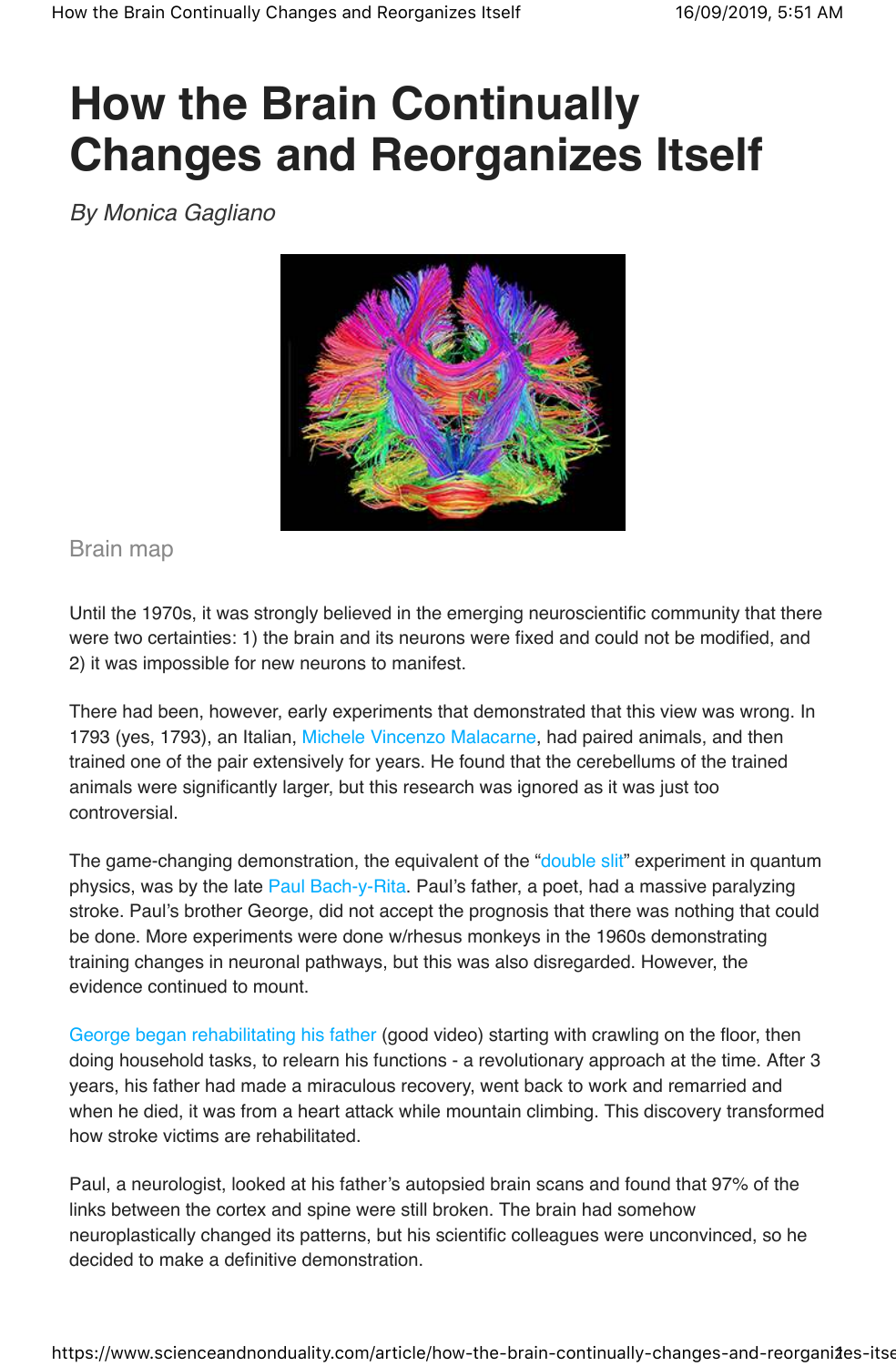Paul found that the blind could see by having another sense, like touch, using information coming from the skin, provide the input. He built a device w/400 small pins pressing against the blind person's back, and then had a TV camera relay visual information to the pins, replacing the retinal pixels. The touch pixellation, amazingly, is actually processed by the visual cortex into an image, previously thought impossible - a stunning example of neuroplasticity.

From this, a compact form, the Brainport was developed, in which the sensors were placed on the tongue and a small head cam replaced the TV camera. The video shows how quickly blind folk learned how to identify objects and walk around easily. (Can You See With Your Tongue?)

Wilder Penfield spent years finding where different parts of the body were represented and processed on the cerebral cortex, particularly the sensory and motor regions in what became known as "brain mapping". During brain surgery, Penfield discovered that when he touched a patient's sensory brain map, that it triggered sensations in the body. In the motor cortex, touching an area triggered movements in a leg, arm, face, etc.

He also discovered that brain maps were topographical, i.e. areas adjacent to each other on the body surface are generally adjacent on the brain maps. Penfield also discovered that when certain parts of the brain were touched, long-lost memories or dreams were triggered.

This opened the way for Michael Merzenich, a neuroscience professor at UCSF, known as "the world's leading researcher on brain plasticity" (TED video). Merzenich radically claimed that: a) brain exercises may be as useful as drugs for diseases like schizophrenia, b) plasticity exists from cradle to grave, and c) radical improvements can be made in cognitive functioning even in the elderly and autistic.

Creating microelectrodes which could detect when an individual neuron fired (1000X more precise than current brain scans), Merzenich found that these maps, considered immutable and universal, changed shape depending upon what we do.Working w/brain mapping, Merzenich showed that practicing a new skill, under the right conditions, could change hundreds of millions and possibly billions of connections between neurons. Using this, he developed programs for the learning-disabled, including autistic folk, to improve cognition and perception as well as a/the cochlear implant which allows congenitally deaf children to hear.

Hubel and Wiesel soon found that there was a "critical period" in very young animals when the brain is "plastic" and shaped by specific experiences, which is when the brain sets up its basic processing machinery. They also found that the brain does not waste any unused "cortical real estate", but rewires itself to find a new use for that real estate. For these discoveries Hubel and Wiesel received the Nobel Prize.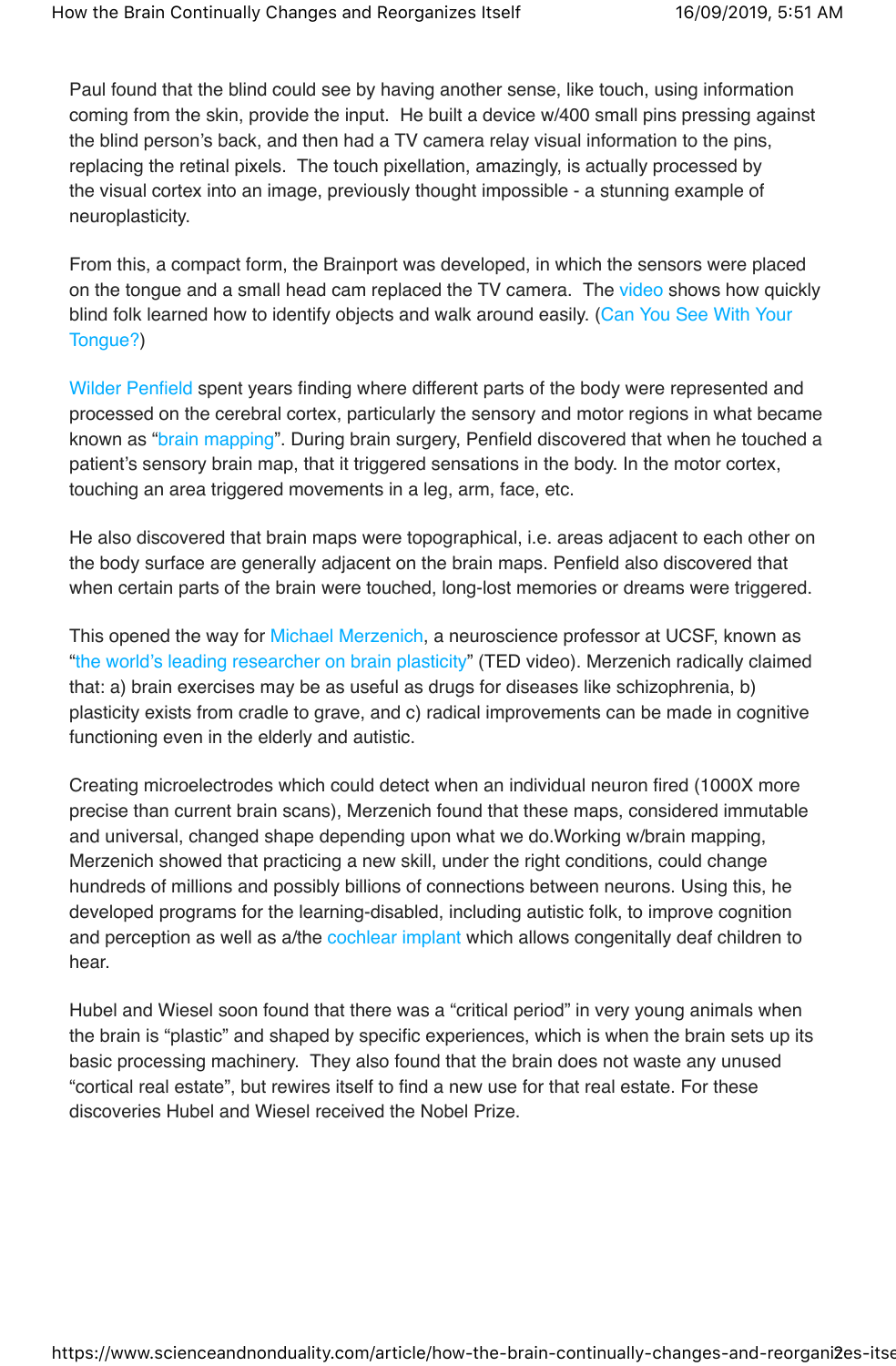

The entire process of promoting nerve growth appears to be done by the appropriatelynamed, nerve growth factors (NGF), for which its finders Levi-Montalcini and Cohen, received the Nobel Prize. A specific one, BDNF, plays a crucial role in reinforcing plastic changes made during the critical period.

Getting neurons to fire together, as described by the Hebbian theory's neurons that fire together wire together, (and neurons that fire apart, wire apart) as well as allowing us to focus our attention, is also done by BDNF as is the "closing down" of the critical period.

Mezernich later proved that the "critical period" is followed by the "adult plasticity" period, when the brain refines this machinery as it masters a wider repertoire of skills and abilities. He also found that when it came to allocating brain-processing power, brain maps were governed by competition for resources and the principle of "**use it or lose it**".

This manifests in an "endless war of nerves (neurons) going on inside each of our brains". If we stop exercising our mental skills, the brain map space for those skills is turned over to the skills we practice instead, in a battle of "competitive plasticity".

Competitive plasticity also explains why our bad habits are so difficult to break or "unlearn". When we learn a "bad habit", it takes over a brain map, and each time we repeat it, it gains more control and real estate. In learning, the brain secretes dopamine and acetylcholine to consolidate the map changes just made. That is why "unlearning" is often a lot harder than learning. (And why deconstructing/unlearning the ego/I is so difficult.)

Mezernich also found that animals of a particular species may have similar maps, but they are never identical, and the maps of normal body parts change every few weeks. Every time he mapped a monkey's face, it was different.

The well-known phenomena of the difficulty of learning a second language is also explained by this competitive plasticity. As we age, the more we use our "native" language, the more it comes to dominate the linguistic map space.

If we learn the second language during our critical period, then it gains a "foothold" and brain scans show that all of the sounds of the two languages share a single large map. If we don't learn the second language until the "adult plasticity" period, then it is harder to "break into" the linguistic map as the native language dominates the map.

As we learn our "native" language, we also learn its subject/doer - verb/doing - object/done to, structure which virtually all human languages have. This is where the I/ego is implanted, along with the sense of a "doer" w/"free will". As w/a second language, that is why this construct is so difficult to dislodge as we come to nondual spiritual practices well into the